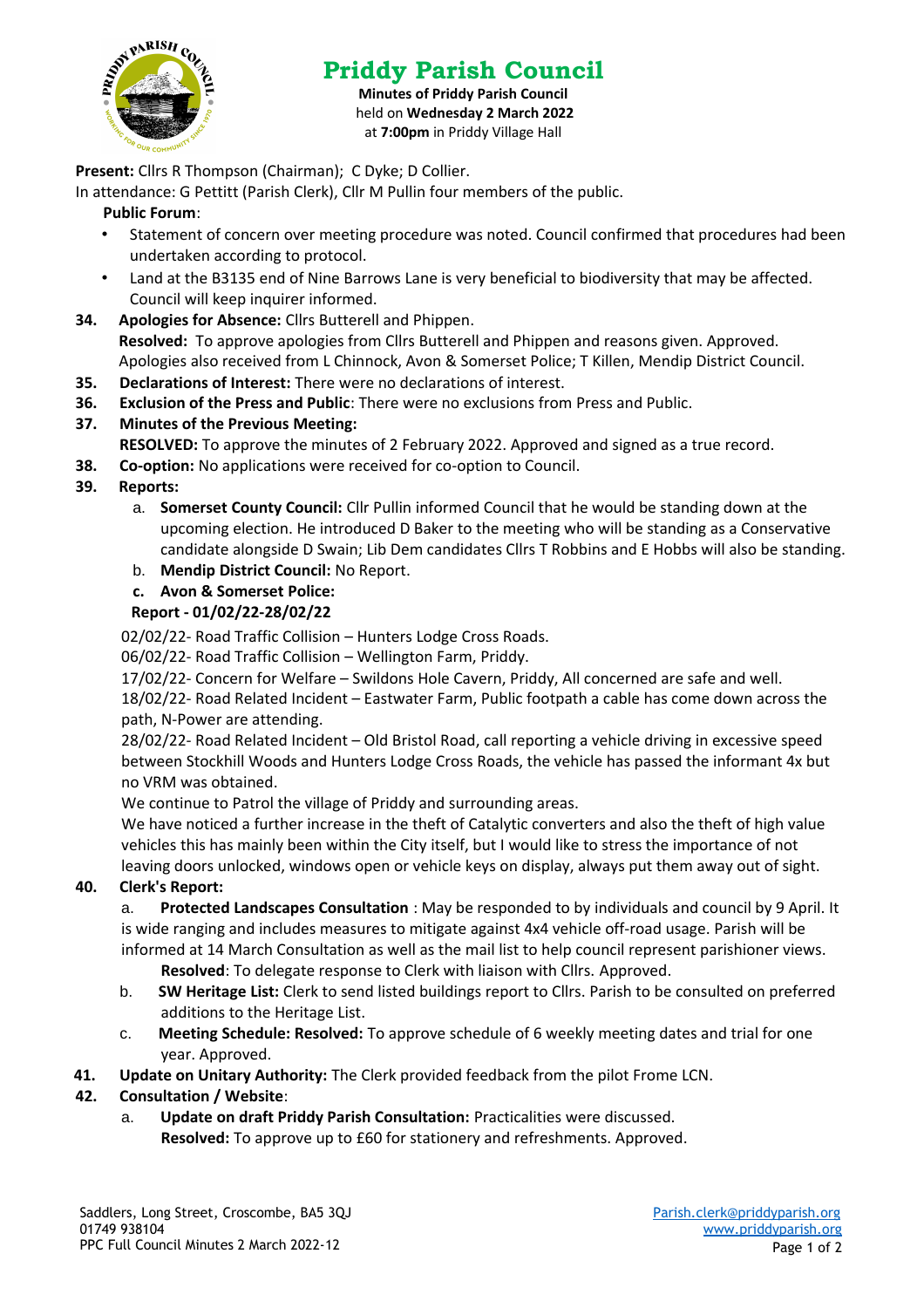**43. Queen's Platinum Jubilee event:** Grant has been received from SALC for £2,250. Preparations are going well. The beacon will be a joint event with Westbury-sub-Mendip on Thurs 2 June; a run will be held on Friday; Church Service will be held on the green on Sunday 4 June.

**Resolved:** To purchase a Jubilee Bench - £695 – with engraving - £60. Fixtures to ground - £65. Approved.

**44. Traffic Calming Advisory Group:** Noted useful report from the group. Quiet Lanes – looking at possibility of whole village establishing 20mph limit and AONB at 40mph with a new gateway at Lower Pitts or Eastwater. Display at the Consultation will ask residents for priorities. Cllr Collier will arrange large prints. School will be approached soon to start the poster competition.

## **45. Highways Matters:**

- a. **Communication with Somerset County Council:**
- a.i) **Nine Barrows triangle:** Traffic team are investigating
- a.ii) **Post Box:** Verge inspection by Highways has been arranged. Cllr Thompson will send registry plan for Top Green.
- a.iii) **Priddy and Townsend Pool:** Cllr Thompson will send a map to Officer, Neil Corp.
- a.iv) **Nine Barrows Lane & Dale Lane:** Traffic team are **c**onsidering request for removal from Sat Navs.
- a.v) **Unowned land at Nine Barrows:** Cllr Thompson will send map to Officer, Neil Corp.
- a.vi) **Repair of roads across Upper Green:** Inspection arranged.

## **46. Environmental Initiatives and Maintenance**

- a. **Environment Working Group: Resolved:** To set up an Environment Working Group, residents to be asked to join at the Consultation evening and Terms of Reference brought to next Full Council for approval. Approved.
- b. **Deer Leap car park access:** No further news.
- c. **Tree planting:** To go ahead 22 March after permission from land owners. **Resolved:** To contact three land owners involved. Approved.
- d. **Hurdle Stack:** Contract will go ahead over next few weeks.
- e. **Phone box Library:** Permission has been given to place books in the church. Cllr Phippen is looking having a box for books, either in the Queen Victoria or the phone box.
- f. **Phone box maintenance / painting:** This will be included in the asset inspection in April items such as this can be shared at the Consultation for parish support.

#### **47. Finance and Budget Review**:

- a. **Payments: Resolved:** To approve payments including: Staff Salary & Expenses; Defib. Pads £62.40; PDF Sam £74.90; Krystal web hosting & Shift Design £385.58; Flagpole maintenance £113.82, noting chqs 977 & 978 for web hosting and designed were cancelled. Approved.
- b. **Application for funding:** Application from Mendip CAB deferred to next meeting.

# **48. Planning Applications**

a. **2022/0077/FUL** – Formation of 4m wide cow track and gateway onto Coxton End Lane – Dale Farm, Dale Lane.

**Resolved:** To offer No Objection to 2022/0077/FUL. Approved.

#### **49. Policy Review**

- a. **Bye Laws:** Noted**.**
- b. **Calendar of Events:** Noted this is maintained by Clerk.
- c. **Policy for Users of the Green:** Deferred**.**
- d. **Priddy Green Filming & Activities Policy and Application Form:** Deferred.

#### **50. Matters of Report**

- a. Query whether tables may be used again.
- b. Council was very sorry to hear of Judy Baynes' passing. She was a much loved landlady of the Queen Victoria Inn for many years.

#### **Date of next Meeting: Wednesday 6 April 2022, 7pm**

**Signed ….......................... Dated …...........................**